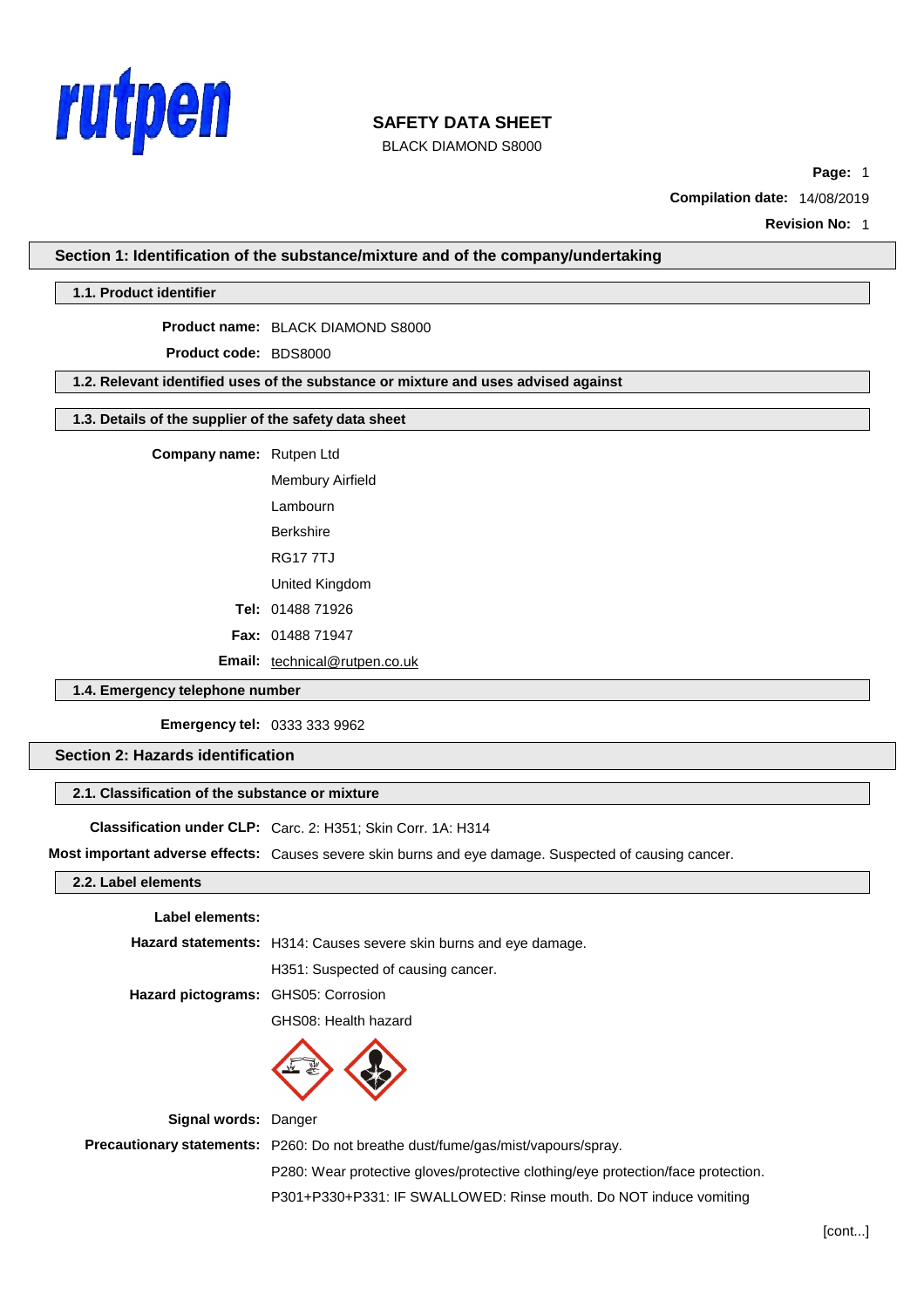## BLACK DIAMOND S8000

**Page:** 2

P303+P361+P353: IF ON SKIN (or hair): Take off immediately all contaminated clothing. Rinse skin with water . P304+P340: IF INHALED: Remove person to fresh air and keep comfortable for breathing. P305+P351+P338: IF IN EYES: Rinse cautiously with water for several minutes. Remove

contact lenses, if present and easy to do. Continue rinsing.

# **2.3. Other hazards**

**Other hazards:** Danger of serious damage to health by prolonged exposure.

PBT: This product is not identified as a PBT/vPvB substance.

## **Section 3: Composition/information on ingredients**

**3.2. Mixtures**

## **Hazardous ingredients:**

### ALCOHOLS C9-11, ETHOXYLATE

| <b>EINECS</b>                    | CAS.       | PBT/WEL | <b>CLP Classification</b>                                   | Percent   |  |  |
|----------------------------------|------------|---------|-------------------------------------------------------------|-----------|--|--|
|                                  | 68439-46-3 |         | Acute Tox. 4: H302; Eye Dam. 1: H318                        | $1 - 10%$ |  |  |
| TRISODIUM NITRILOTRIACETATE      |            |         |                                                             |           |  |  |
| 225-768-6                        | 5064-31-3  |         | Carc. 2: H351; Acute Tox. 4: H302; Eye<br>Irrit. 2: H319    | 1-10%     |  |  |
| SODIUM XYLENESULPHONATE          |            |         |                                                             |           |  |  |
| 215-090-9                        | 1300-72-7  |         | Eye Irrit. 2: H319                                          | $1 - 10%$ |  |  |
| SODIUM METASILICATE PENTAHYDRATE |            |         |                                                             |           |  |  |
| 229-912-9                        | 10213-79-3 |         | Met. Corr. 1: H290; Skin Corr. 1B:<br>H314; STOT SE 3: H335 | $1 - 10%$ |  |  |
| BETAINES, C12-14-ALKYLDIMETHYL   |            |         |                                                             |           |  |  |
| 266-368-1                        | 66455-29-6 |         | Skin Irrit. 2: H315; Eye Dam. 1: H318                       | 1-10%     |  |  |

# **Section 4: First aid measures**

# **4.1. Description of first aid measures**

| <b>Skin contact:</b> Remove all contaminated clothes and footwear immediately unless stuck to skin.        |  |  |
|------------------------------------------------------------------------------------------------------------|--|--|
| Drench the affected skin with running water for 10 minutes or longer if substance is still                 |  |  |
| on skin. Transfer to hospital if there are burns or symptoms of poisoning. Consult a                       |  |  |
| doctor.                                                                                                    |  |  |
| <b>Eye contact:</b> Bathe the eye with running water for 15 minutes. Transfer to hospital for specialist   |  |  |
| examination. Consult a doctor.                                                                             |  |  |
| <b>Ingestion:</b> Wash out mouth with water. Do not induce vomiting. Give 1 cup of water to drink every 10 |  |  |
| minutes. If unconscious, check for breathing and apply artificial respiration if necessary.                |  |  |
| If unconscious and breathing is OK, place in the recovery position. Transfer to hospital                   |  |  |
| as soon as possible.                                                                                       |  |  |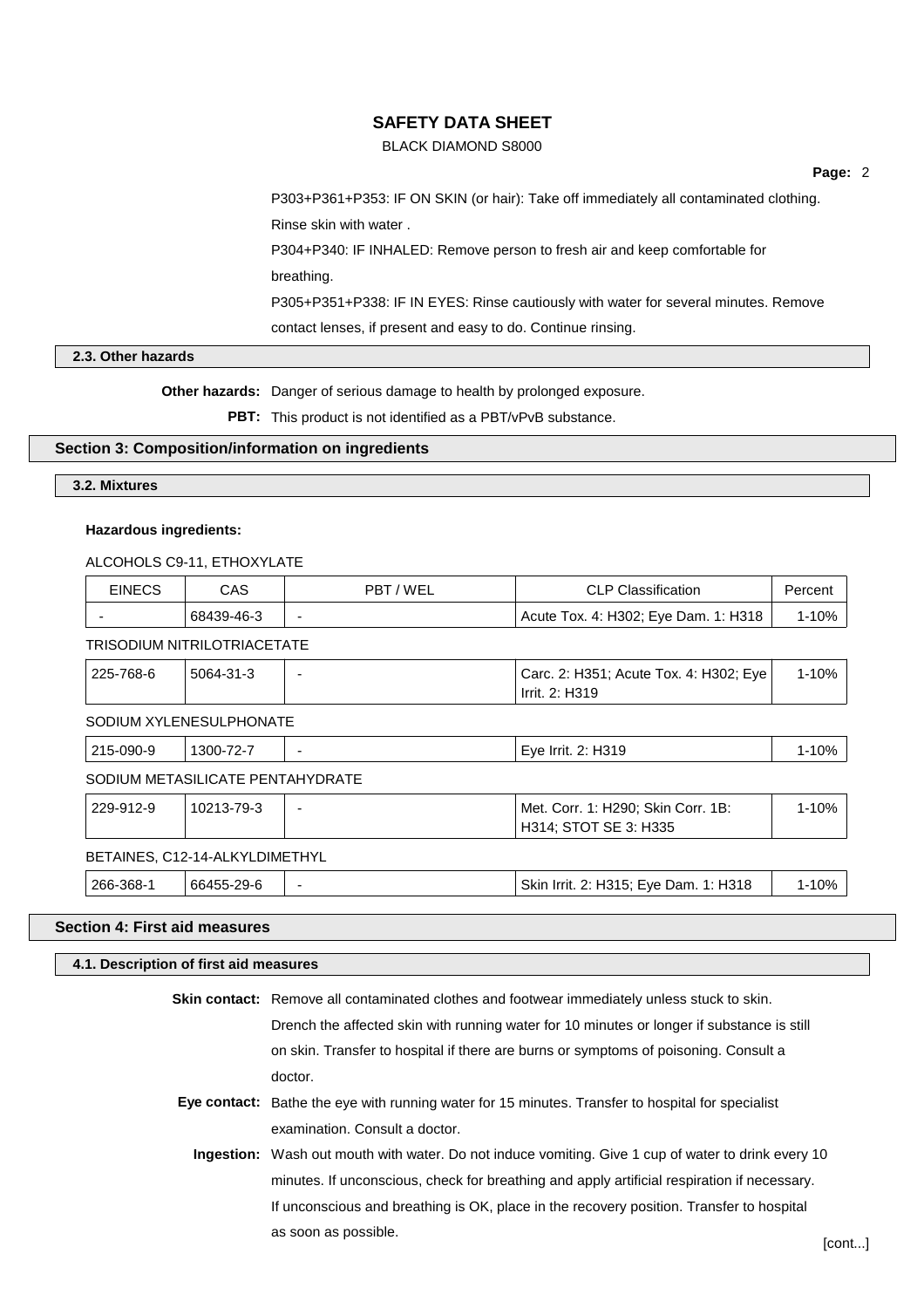# BLACK DIAMOND S8000

**Inhalation:** Remove casualty from exposure ensuring one's own safety whilst doing so. If unconscious and breathing is OK, place in the recovery position. If conscious, ensure the casualty sits or lies down. If breathing becomes bubbly, have the casualty sit and provide oxygen if available. Transfer to hospital as soon as possible.

#### **4.2. Most important symptoms and effects, both acute and delayed**

**Skin contact:** Blistering may occur. Progressive ulceration will occur if treatment is not immediate.

**Eye contact:** Corneal burns may occur. May cause permanent damage.

- **Ingestion:** Corrosive burns may appear around the lips. Blood may be vomited. There may be bleeding from the mouth or nose.
- **Inhalation:** There may be shortness of breath with a burning sensation in the throat. Exposure may cause coughing or wheezing.

**4.3. Indication of any immediate medical attention and special treatment needed**

# **Section 5: Fire-fighting measures**

### **5.1. Extinguishing media**

**Extinguishing media:** Suitable extinguishing media for the surrounding fire should be used. Use water spray to cool containers.

#### **5.2. Special hazards arising from the substance or mixture**

**Exposure hazards:** Corrosive. In combustion emits toxic fumes.

#### **5.3. Advice for fire-fighters**

**Advice for fire-fighters:** Wear self-contained breathing apparatus. Wear protective clothing to prevent contact with skin and eyes.

# **Section 6: Accidental release measures**

# **6.1. Personal precautions, protective equipment and emergency procedures**

**Personal precautions:** Notify the police and fire brigade immediately. If outside keep bystanders upwind and away from danger point. Mark out the contaminated area with signs and prevent access to unauthorised personnel. Do not attempt to take action without suitable protective clothing - see section 8 of SDS. Turn leaking containers leak-side up to prevent the escape of liquid. Evacuate the area immediately.

#### **6.2. Environmental precautions**

**Environmental precautions:** Do not discharge into drains or rivers. Contain the spillage using bunding. Alert the neighbourhood to the presence of fumes or gas.

# **6.3. Methods and material for containment and cleaning up**

**Clean-up procedures:** Clean-up should be dealt with only by qualified personnel familiar with the specific substance. Absorb into dry earth or sand. Transfer to a closable, labelled salvage container for disposal by an appropriate method.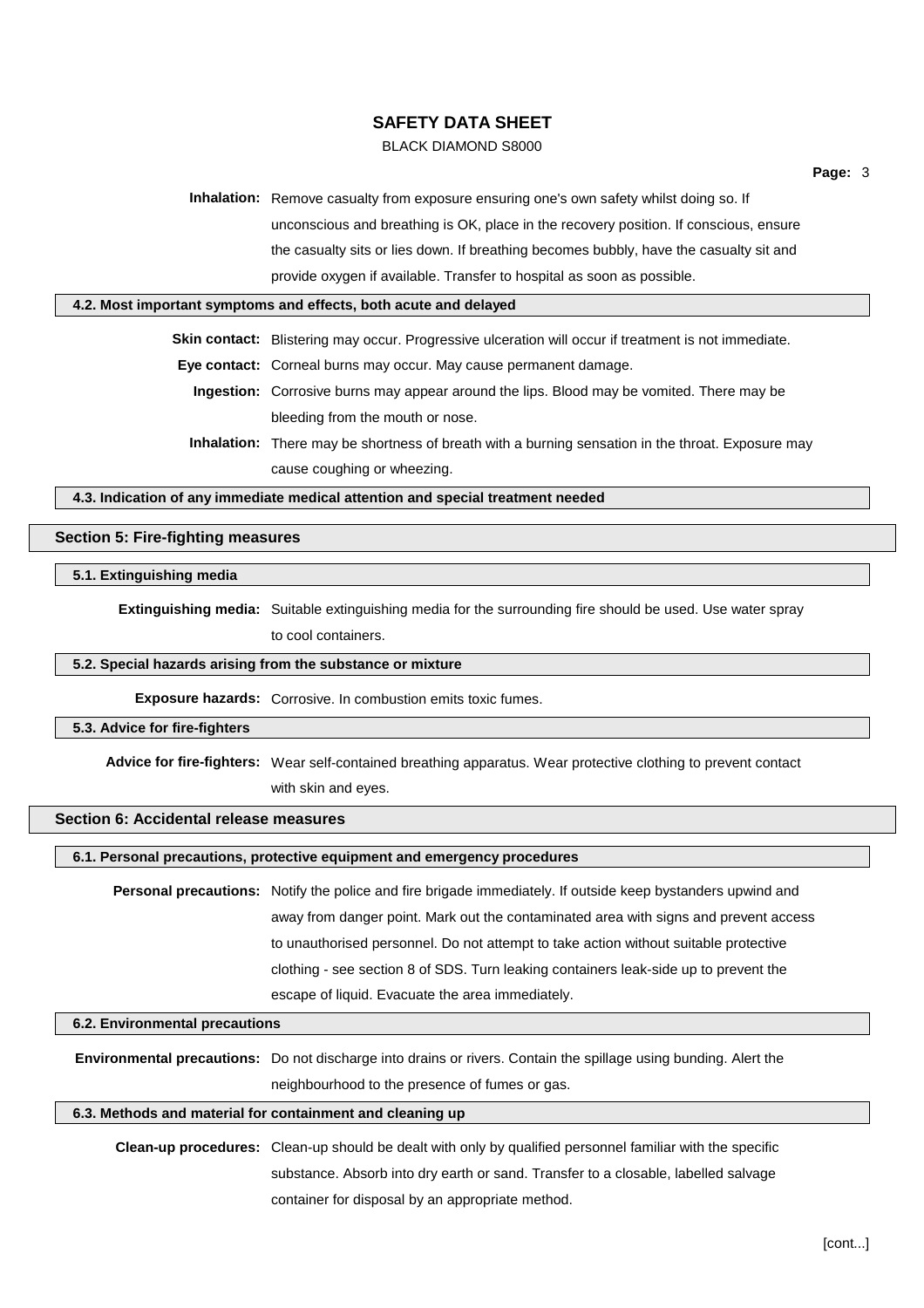## BLACK DIAMOND S8000

**Page:** 4

**6.4. Reference to other sections**

### **Section 7: Handling and storage**

#### **7.1. Precautions for safe handling**

**Handling requirements:** Avoid direct contact with the substance. Ensure there is sufficient ventilation of the area.

Do not handle in a confined space. Avoid the formation or spread of mists in the air.

## **7.2. Conditions for safe storage, including any incompatibilities**

**Storage conditions:** Store in a cool, well ventilated area. Keep container tightly closed.

**7.3. Specific end use(s)**

### **Section 8: Exposure controls/personal protection**

#### **8.1. Control parameters**

**Workplace exposure limits:** No data available.

**DNEL/PNEC Values**

**DNEL / PNEC** No data available.

**8.2. Exposure controls**

**Engineering measures:** Ensure there is sufficient ventilation of the area. **Respiratory protection:** Self-contained breathing apparatus must be available in case of emergency. **Hand protection:** Impermeable gloves. **Eye protection:** Tightly fitting safety goggles. Ensure eye bath is to hand. **Skin protection:** Impermeable protective clothing.

### **Section 9: Physical and chemical properties**

**9.1. Information on basic physical and chemical properties**

**State:** Liquid

**Colour:** Red

**Odour:** Characteristic odour

**Viscosity:** Non-viscous

**Flash point°C:** >93 **pH:** >11.5

**9.2. Other information**

**Other information:** No data available.

### **Section 10: Stability and reactivity**

**10.1. Reactivity**

**10.2. Chemical stability**

**Chemical stability:** Stable under normal conditions.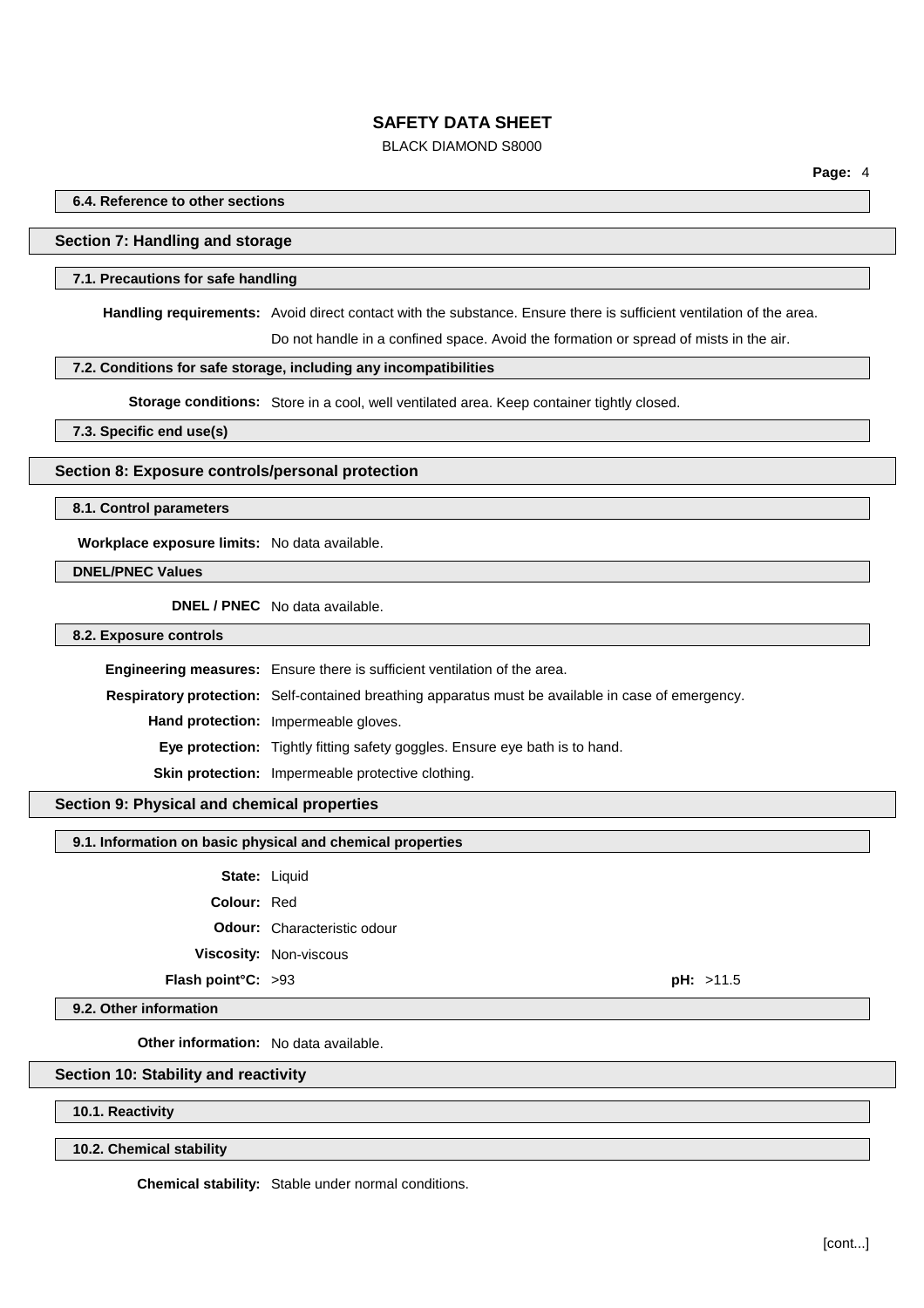# BLACK DIAMOND S8000

**Page:** 5

### **10.3. Possibility of hazardous reactions**

#### **10.4. Conditions to avoid**

**Conditions to avoid:** Heat. Hot surfaces. Flames.

## **10.5. Incompatible materials**

**Materials to avoid:** Strong oxidising agents. Strong acids.

### **10.6. Hazardous decomposition products**

**Haz. decomp. products:** In combustion emits toxic fumes.

### **Section 11: Toxicological information**

### **11.1. Information on toxicological effects**

#### **Relevant hazards for product:**

| Hazard                        | Route      | Basis                 |
|-------------------------------|------------|-----------------------|
| Skin corrosion/irritation     | <b>DRM</b> | Hazardous: calculated |
| Serious eye damage/irritation | OPT        | Hazardous: calculated |
| Carcinogenicity               | $- -$      | Hazardous: calculated |

#### **Symptoms / routes of exposure**

**Skin contact:** Blistering may occur. Progressive ulceration will occur if treatment is not immediate.

**Eye contact:** Corneal burns may occur. May cause permanent damage.

- **Ingestion:** Corrosive burns may appear around the lips. Blood may be vomited. There may be bleeding from the mouth or nose.
- **Inhalation:** There may be shortness of breath with a burning sensation in the throat. Exposure may cause coughing or wheezing.

## **Section 12: Ecological information**

#### **12.1. Toxicity**

**Ecotoxicity values:** No data available.

**12.2. Persistence and degradability**

**Persistence and degradability:** Biodegradable.

**12.3. Bioaccumulative potential**

**Bioaccumulative potential:** No bioaccumulation potential.

**12.4. Mobility in soil**

**Mobility:** Readily absorbed into soil.

## **12.5. Results of PBT and vPvB assessment**

**PBT identification:** This product is not identified as a PBT/vPvB substance.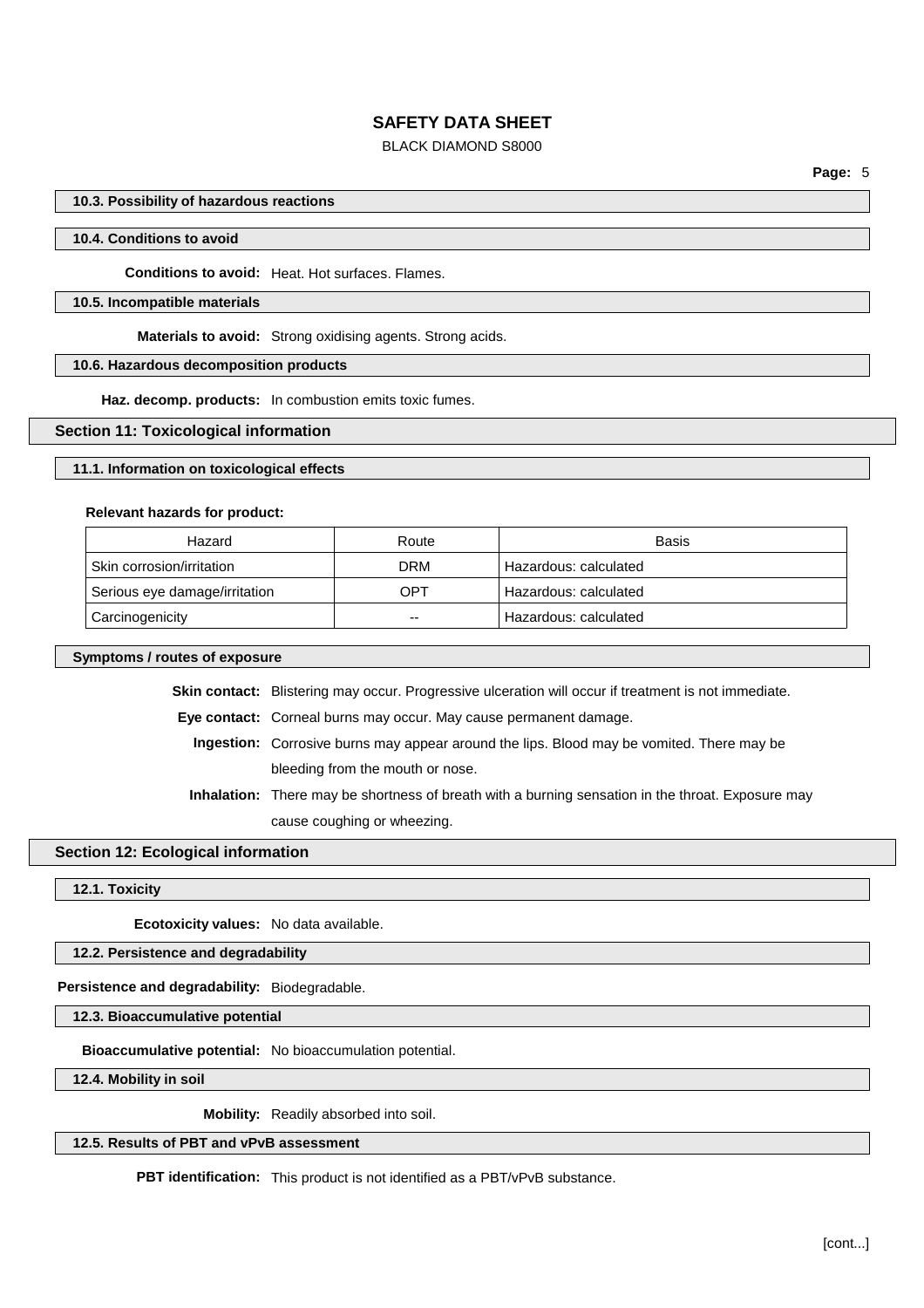# BLACK DIAMOND S8000

### **12.6. Other adverse effects**

**Other adverse effects:** Negligible ecotoxicity.

# **Section 13: Disposal considerations**

#### **13.1. Waste treatment methods**

**Disposal operations:** Transfer to a suitable container and arrange for collection by specialised disposal company.

> **NB:** The user's attention is drawn to the possible existence of regional or national regulations regarding disposal.

### **Section 14: Transport information**

**14.1. UN number**

**UN number:** UN1760

**14.2. UN proper shipping name**

**Shipping name:** CORROSIVE LIQUID, N.O.S.

**14.3. Transport hazard class(es)**

### **Transport class:** 8

**14.4. Packing group**

**Packing group:** I

**14.5. Environmental hazards**

**Environmentally hazardous:** No **Marine Marine Marine Marine Marine Marine Marine Marine Marine Marine Marine Marine Marine Marine Marine Marine Marine Marine Marine Marine Marine**

**14.6. Special precautions for user**

**Tunnel code:** E

**Transport category:** 1

**Section 15: Regulatory information**

### **15.1. Safety, health and environmental regulations/legislation specific for the substance or mixture**

**Specific regulations:** Not applicable.

**15.2. Chemical Safety Assessment**

**Chemical safety assessment:** A chemical safety assessment has not been carried out for the substance or the mixture by the supplier.

**Section 16: Other information**

### **Other information**

**Other information:** according to Regulation (EC) No. 1907/2006 (REACH) with its amendment Regulation

(EU) 2015/830